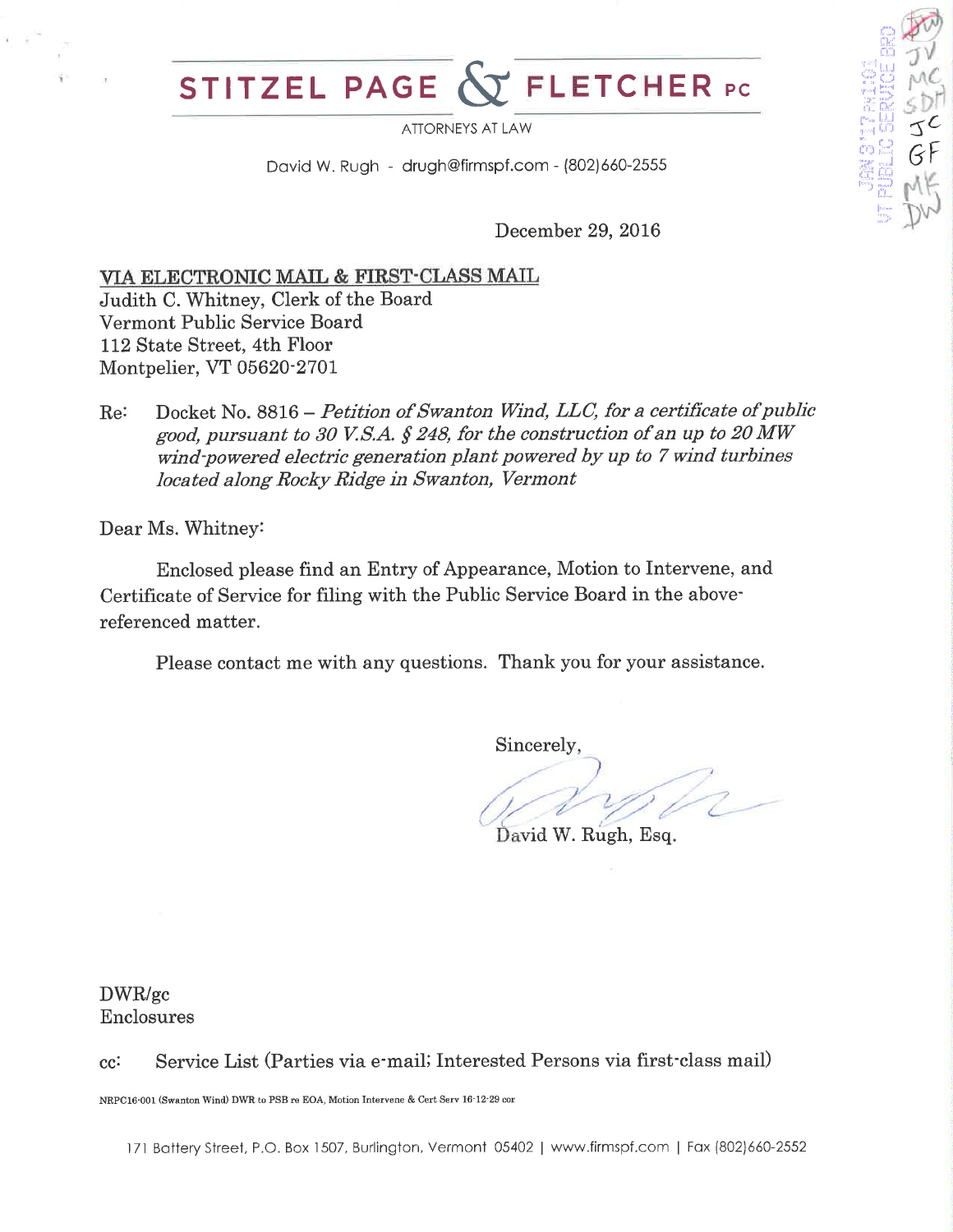#### **STATE OF VERMONT** PUBLIC SERVICE BOARD

ç:Å t-ä er<br>Sid

¡i: Éc r,- LLI |.-''r tJl

است<sup>ا</sup>ر بن<br>اسمار بن **.**<br>o: co

Petition of Swanton Wind, LLC, for a certificate of public ) good, pursuant to 30 V.S.A. S 248, for the construction of ) an up to 20 MW wind-powered electric generation plant powered by up to 7 wind turbines located along Rocky  $\bigcup_{n=1}^{\infty}$  ) Ridge in Swanton, Vermont )

#### MOTION TO INTERVENE

NOW COMES the Northwest Regional Planning Commission ("NRPC"), by and through its attorneys, Stitzel, Page and Fletcher, P.C., and, to the extent any such motion is necessary, hereby moves to intervene in the above-captioned matter, pursuant to 30 V.S.A.  $\S 248(a)(4)(G)$ , Public Service Board Rule 2.209(A) and 24  $V.S.A. \S 4345a(14).$ 

#### Memorandum

This is a proceeding commenced by Applicant, Swanton Wind, LLC, under 30 V.S.A.  $\S 248$  to obtain a Certificate of Public Good ("CPG"). Section  $248(a)(4)(G)$  of Titte 30 provides that "[t]he regional planning commission for the region in which the facility is located shall have the right to appear as a party in any proceeding under this subsection." Public Service Board Rule 2.209(A) provides for intervention as of right "upon timely application" in certain circumstances, including "(1) when a statute confers an unconditional right to intervene...." Moreover, 24 V.S.A.  $\S$  4345a(17) requires a regional planning commission created

STITZEL, PAGE & FLETCHER, P.C. ATTORNEYS AT LAW I7I BATTERY STREET P.O. BOX 1507 BURLINGTON, VERMONT 05402-1507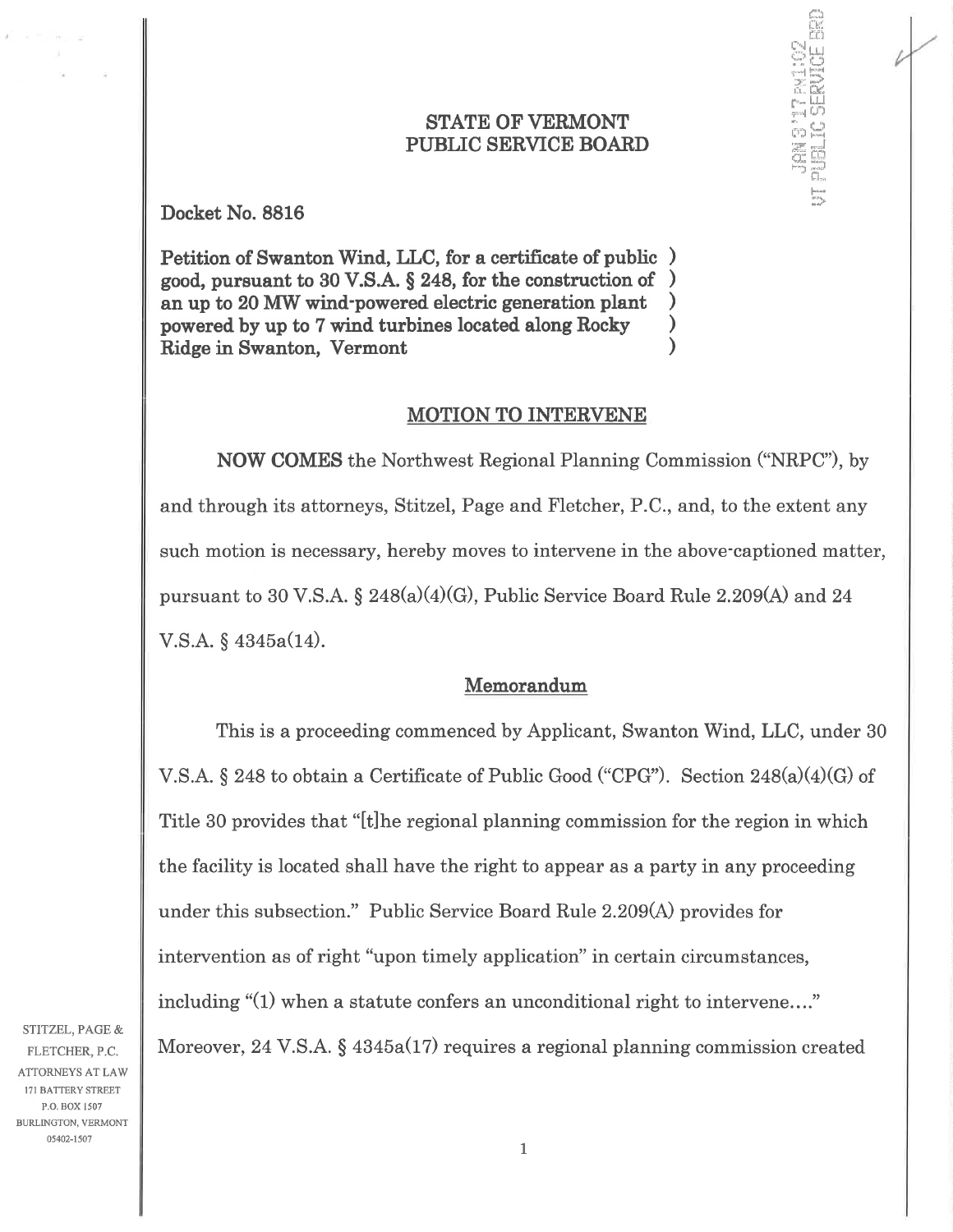under Chapter 117 of Title 24 to "lalppear before the public service board to aid the board in making determinations under 30 V.S.A. S 248."

As described in the Applicant's CPG petition, the location of the proposed wind turbine facility is off Rocky Ridge Road in Swanton, Vermont. This site is within the boundaries of the designated region of the NRPC, as approved by the Agency of Commerce and Community Development, which includes the Town of Swanton. See 24 V.S.A. § 4341. Accordingly, the NRPC has both the statutory right and obligation to appear and intervene in these proceedings. NRPC requests party status under all criteria of 30 V.S.A. S 248(b).

#### **Conclusion**

For the reasons discussed herein, NRPC respectfully requests that the Board grant its Motion to Intervene pursuant to 30 V.S.A.  $\S 248(a)(4)(G)$ , Public Service Board Rule  $2.209(A)(1)$  and  $24 \text{ V.S.A. }$  §  $4345a(17)$ .

DATED at Burlington, Vermont, this 29th day of December, 2016.

STITZEL, PAGE & FLETCHER, P.C. Attorneys for the Northwest Regional Planning Commission

 $By:$ 

) ... *p* /- $/2$ 

Joseph S. McLean, Esq. David W. Rugh, Esq. 171 Battery Street, P.O. Box 1507 Burlington, VT 05402-1507 (eoz) 660-2556

STITZEL, PAGE & FLETCHER, P.C. ATTORNEYS AT LAW I7I BATTERY STREET P.O. BOX 1507 BURLINGTON, VERMONT 05402-1507

 $-2.3$ 

W.

NRPC16-002 (Swanton Wind) Mot to Intervene Final 16-12-29 lit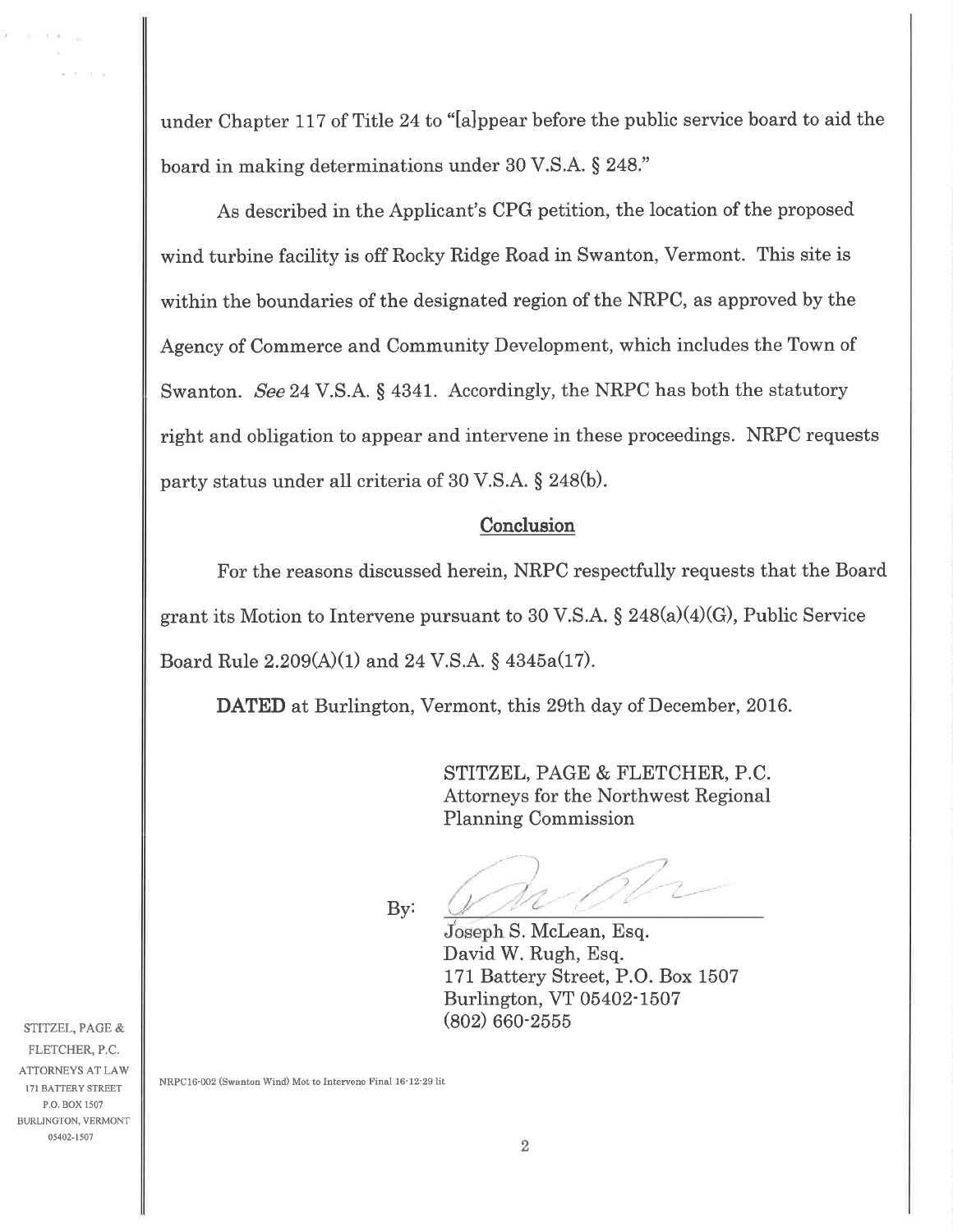#### **STATE OF VERMONT** PUBLIC SERVICE BOARD

Docket No. 8816

Petition of Swanton Wind, LLC, for a certificate of public ) good, pursuant to 30 V.S.A. § 248, for the construction of  $\left.\rule{0.3cm}{.0cm}\right)$ an up to 20 MW wind-powered electric generation plant powered by up to 7 wind turbines located along Rocky Ridge in Swanton, Vermont ) ) )

#### CERTIFICATE OF SERVICE

We certify that we have today delivered a copy of our Entry of Appearance and Motion to Intervene on behalf of the Northwest Regional Planning Commission to all other parties to this case as follows:

 $X$  By first class mail by depositing it in the U.S. mail to Interested Persons  $\&$ Partiesi

 $\Box$  By personal delivery to  $\Box$  or his/her counsel:

X Other. Explain: Electronic mail to Parties

The names and addresses of the parties/lawyers to whom the mail was addressed or personal delivery was made are as follows:

# PLEASE SEE ATTACHED SERVICE LIST FOR RECIPIENT<br>NAMES AND ADDRESSES

DATED at Burlington, Vermont, this 29th day of December, 2016.

Signature:

Joseph S. Mclean. Esq. David W. Rugh. Esq.

Counsel for: Northwest Regional Plannine Commission

STITZEL, PAGE & FLETCHER, P.C. ATTORNEYS AT LAW I7I BATTERY STREET P.O. BOX 1507 BURIINGTON, VERMONT 05402-1507

NRPC16-002 (SWANTON WIND) JSM-DWR CERT SERV RE EOA 16-12-29 LIT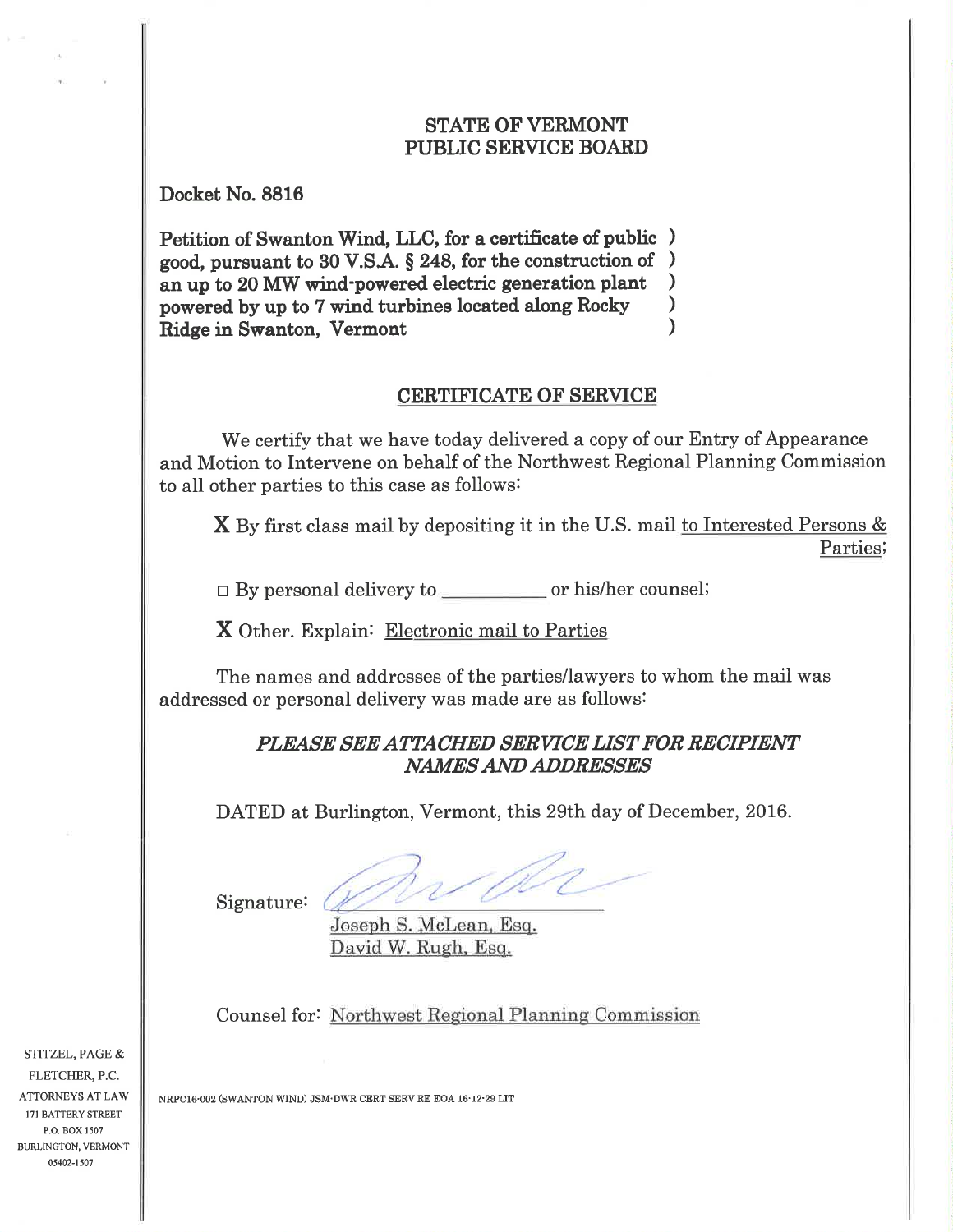#### PSB Docket No. 8816 - Service List - Parties

 $1.011$ 

 $Parties: - Via Email and First-ClassMa1$ </u>

Aaron Kisicki, Esq. Vermont Department of Public Service <sup>1</sup>12 State Street Montpelier, VT 05620-2601

Leslie A. Cadwell Esq. Alison Milbury Stone, Esq. Legal Counselors & Advocates, PLC PO Box 827 Castleton, VT 05735

Leslie A. Welts, Esq. Enforcement and Litigation Section Vermont Agency of Natural Resources I National Life Drive, Davis 2 Montpelier, VT 05620-3901

Melanie Kehne, Assistant Attorney General Offïce of the Attorney General 109 State Street Montpelier, VT 05609-1001

Edward Adrian, Esq Monaghan Safar Ducham PLLC 156 Battery Street Burlington, VT 05401

Cindy Ellen Hill, Esq. Hill Attorney PLLC 144 Mead Lane Middlebury, VT 05753

Dale E. Azaria, General Counsel Vermont Dept. of Housing & Community Development One National Life Drive, Davis Building, Floor 6 Monþelier, VT 05620-0501

William F. Ellis Esq. McNeil, Leddy & Sheahan, P.C 271 South Union Street Burlington, VT 05401

(For Swanton Wind LLC)

(For Agency of Agriculture, Food & Markets)

(For Town of Swanton Selectboard and Planning Commission & For Town of Fairfield Selectboard)

(For Christine and Dustin Lang)

(For Vermont Division for Historic Preservation)

(For City of Burlington Electric Department)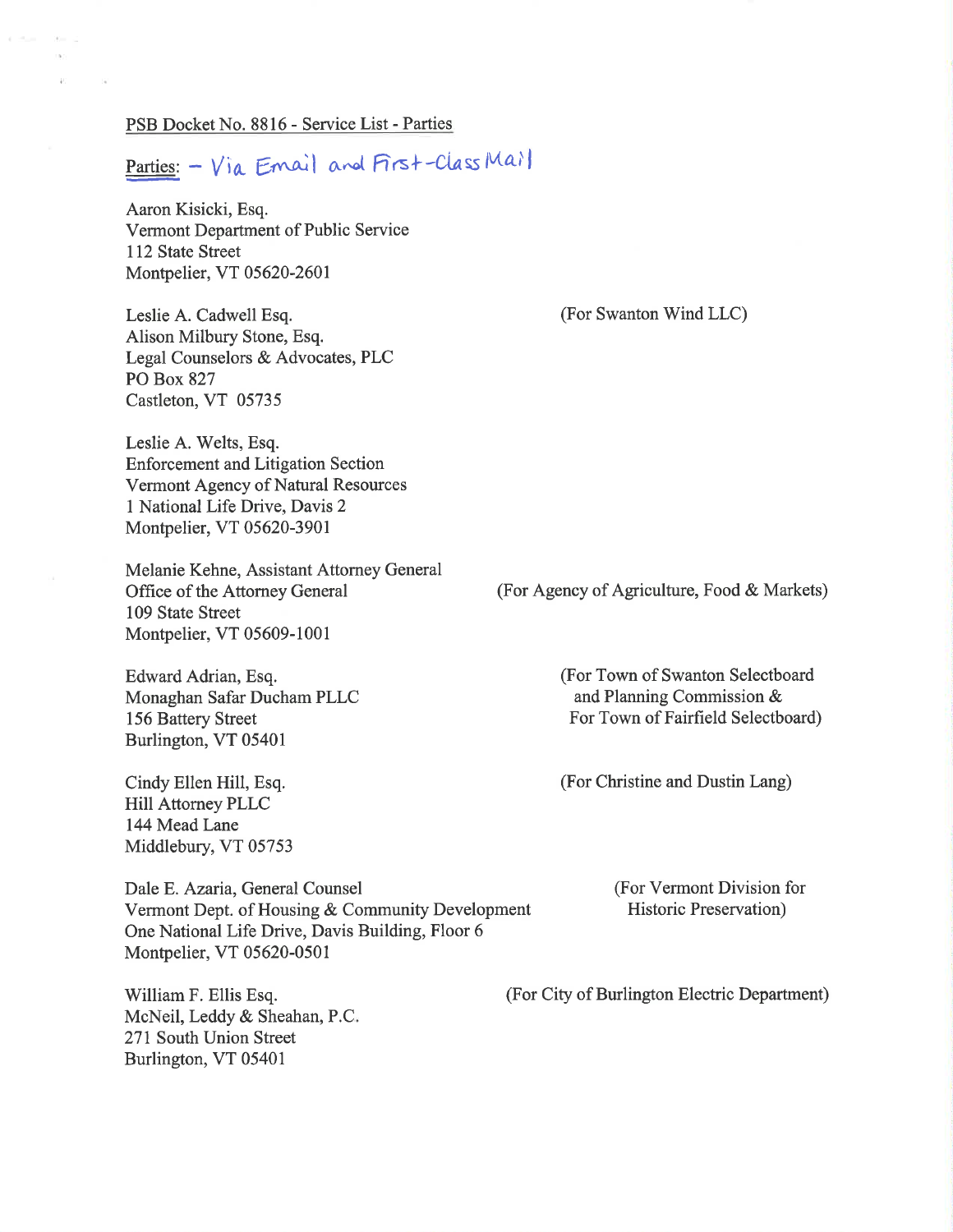PSB Docket No. 8816 - Service List - Parties

 $0.8 -$ 

 $\mathcal{P}$  .  $\mathcal{A}$  .

Interested Persons: - Via First-Class Mail

James Volz, Margaret Cheney, Sarah Hofmann, Board Members John J. Cotter, Esq., Gregg Faber, Mary Jo Krolewski, David Watts (PSB)

William H. Rice, A.A.G. Vermont Agency of Transportation National Life Building, One National Life Drive Montpelier, VT 05633-5001

David C. Englander, Esq. Vermont Department of Health 108 Cherry Street Burlington, VT 05401

Catherine Dimitruk, Executive Director Taylor Newton, Regional Planner Northwest Regional Planning Commission 75 Fairfield Street St. Albans, VT 05478

**Brian and Penny Dubie** PO Box 1075 St. Albans, VT 05478

**Greg Pierce** 12 Farrar Street St. Albans, VT 05478-1540

**Robert Pforzheimer** 339 Michaud Drive Sutton, VT 05867

**Sally Collopy** 157 Swizler Point Fairfield, VT 05455

Patricia P. Rainville 1952 Sheldon Road St. Albans, VT 05478

Annette Smith, Executive Director Vermonters for a Clean Environment 789 Baker Brook Road Danby, VT 05739